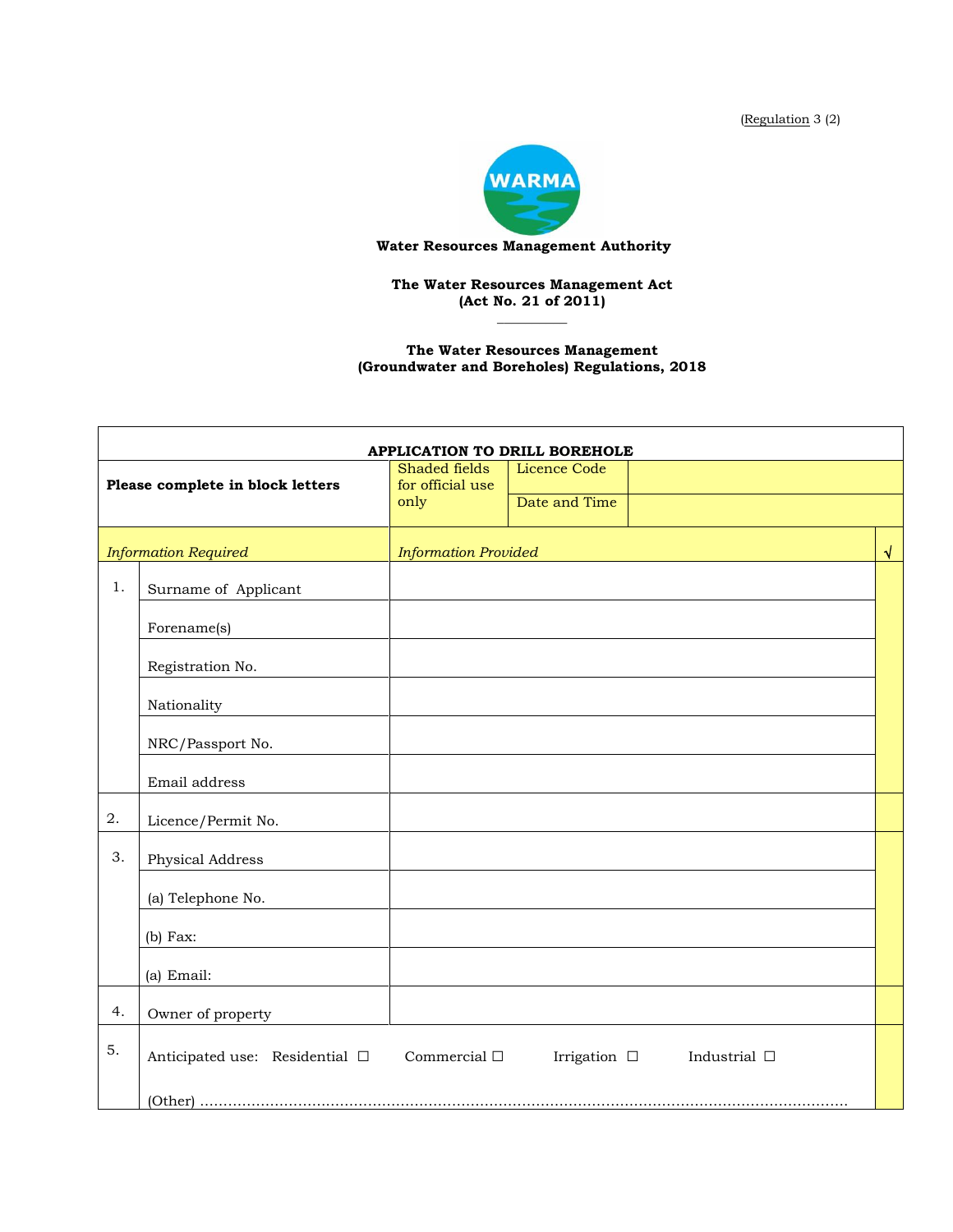|               | (denote intended use)                                                                                                                                                                                                                                                                         |  |  |  |  |
|---------------|-----------------------------------------------------------------------------------------------------------------------------------------------------------------------------------------------------------------------------------------------------------------------------------------------|--|--|--|--|
|               | Will water withdrawn be greater than 10,000 litres per day?<br>$\Box$ Yes<br>$\square$ No                                                                                                                                                                                                     |  |  |  |  |
| 6             |                                                                                                                                                                                                                                                                                               |  |  |  |  |
| 7.            |                                                                                                                                                                                                                                                                                               |  |  |  |  |
| 5.            | Name of Company Name):                                                                                                                                                                                                                                                                        |  |  |  |  |
|               | Address:                                                                                                                                                                                                                                                                                      |  |  |  |  |
| Phone Number: |                                                                                                                                                                                                                                                                                               |  |  |  |  |
|               | City/Town:                                                                                                                                                                                                                                                                                    |  |  |  |  |
|               | Province:                                                                                                                                                                                                                                                                                     |  |  |  |  |
|               | Cellphone No:                                                                                                                                                                                                                                                                                 |  |  |  |  |
|               | Person completing form: Borehole owner $\Box$<br>Driller $\Box$<br>Other $\Box$                                                                                                                                                                                                               |  |  |  |  |
|               | DECLARATION BY THE APPLICANT:<br>true and correct to the best of my knowledge. Should the information be verified to be false, this<br>application shall be rendered invalid.                                                                                                                 |  |  |  |  |
|               |                                                                                                                                                                                                                                                                                               |  |  |  |  |
|               | Applicant's signature<br>Date                                                                                                                                                                                                                                                                 |  |  |  |  |
|               | Before submitting:<br>Complete all required information in the form.<br>□<br>If domestic applicant, a sketch map or site or site map covering a radius of 30 metres showing<br>$\Box$<br>property boundaries, road, distance from septic/pit latrine or any other potential pollution source. |  |  |  |  |
|               |                                                                                                                                                                                                                                                                                               |  |  |  |  |
|               | If non-domestic applicant, attach a borehole site investigation report containing:<br>$\Box$<br>Planned location of boreholes, existing boreholes within 250m, distance from any pollution source,<br>proposed depth of borehole and casing diameter.                                         |  |  |  |  |
|               | Attach proof of consent from landowner or certified title deeds or letter of property sale.<br>Ц                                                                                                                                                                                              |  |  |  |  |
|               | Sign the borehole registration form<br>$\Box$                                                                                                                                                                                                                                                 |  |  |  |  |
|               | Approved/ Not approved:                                                                                                                                                                                                                                                                       |  |  |  |  |
|               | Reasons for rejection:                                                                                                                                                                                                                                                                        |  |  |  |  |
|               |                                                                                                                                                                                                                                                                                               |  |  |  |  |